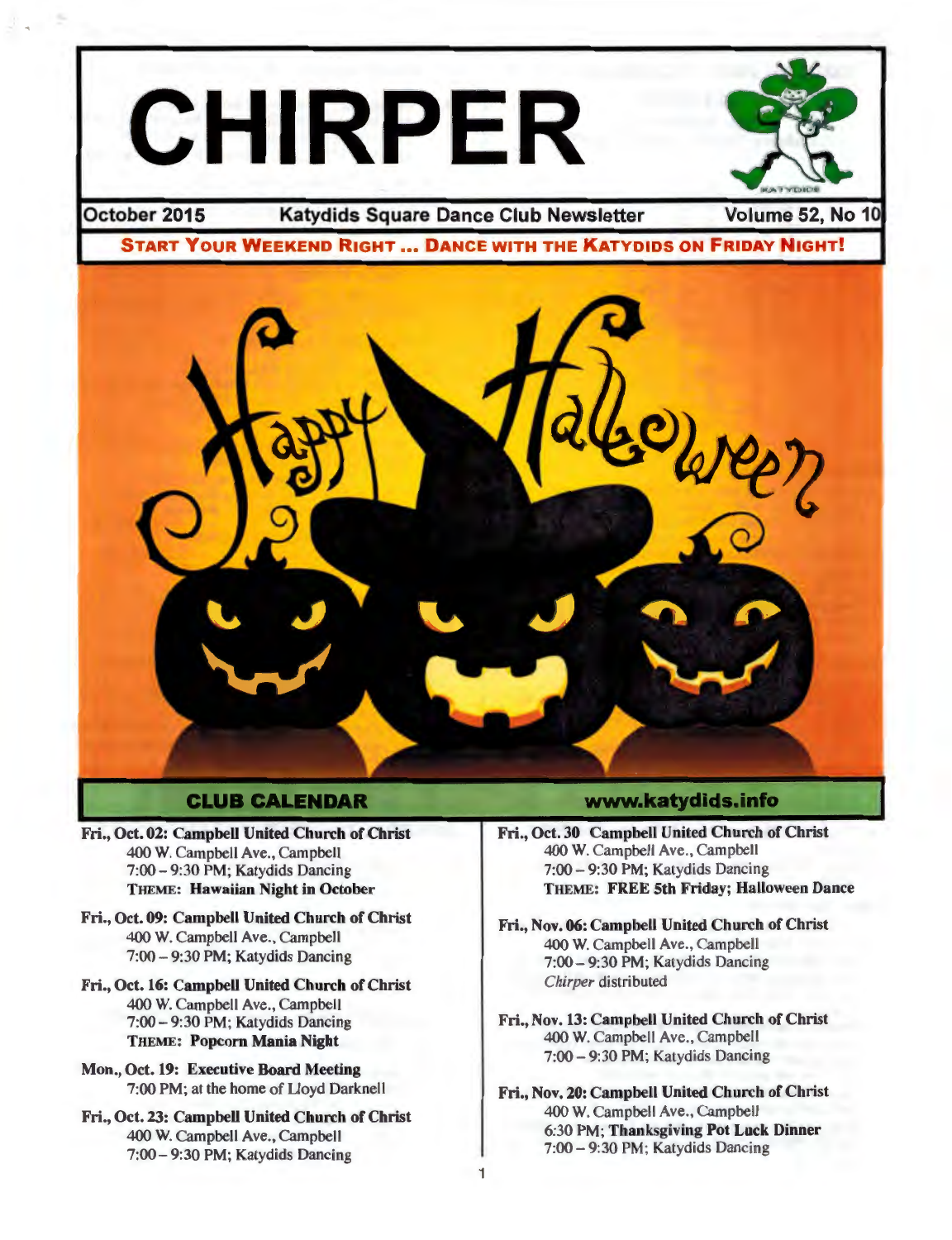## **SQUARE HEAD ASSIGNMENTS and DUTIES**

Super Square Head Stephanie Stevens (408-871-9525)

> Oct. 02 ........Matolyak / Oct. 09 ........ Hebson Oct. 16 ........ Hosoda Oct. 23 ........Pitts / Wies Oct. 30 ........Wilhelmsen

Nov. 06 .......Grubb / Lehnhof Nov. 13 ....... Stevens Nov. 20 .......Tillman / McManus Nov. 27 ....... Steele

Dec. 04 ...... .Willey Dec. 11 ....... Bruns Dec. 18 ....... De Lapp Dec. 25 .......DARK - Christmas

### Before the dance:

- Notify the Super Square Head, Stephanie Stevens, 408-871-9525 of any needed changes to assigned dates.
- Purchase and bring 6 to 8 lbs ice for the water cooler.
- On scheduled night, the designated Square Heads should arrive by 6:30 PM and stay until clean up is finished around 9:45 PM. A Katydids member with a key will open the doors and will secure the hall at end of evening.
- Sweep floor if needed and set up tables and chairs.
- Make ice water and start hot water for tea & coffee.
- Set up food & drink tables and put out flyers on table.

## During Club dance:

- Welcome everyone at the sign-in table.
- Collect a \$5.00 donation from each guest and have them sign in. "Regular" guests sign the prepared sheet, new guests sign the guest book.
- In the green box, there is an envelope with petty cash for making change.
- Offer raffle tickets: 5 tickets for \$1.00.
- In the green box, there are envelopes for keeping track of money collected during the evening.
- Divide the raffle proceeds- 50% to the Club, 50% to the winner.
- Check that water and cups do not run out during the evening.

## After the dance:

- If Treasurer is not present, pass monies collected to any Executive Board Member.
- ALL MEMBERS can help the Square Heads clean up. Help put away tables and chairs and pack up the coffee pot, cooler and other supplies put back into the Club cupboard.
- *Remove non-recyclable trash accidentally tossed into the designated recycle bins.* Take the trash bags out to the dumpster located in the side parking lot.
- Sweep or wet mop the floor as necessary.
- Note: Tables must go into the closet FIRST (remember the Caller's table, too), then the chair rack.
- Notify the Quartermasters, Steven Lehnhoff or Naomi Grubb (408-227-3631) of any supplies needed for the next week.

## **PLUS LEVEL DANCE EVENTS**

- Oct 3: Ghost Rider Hoedown; Sunnyvale Squares John Muir Middle School, 1260 Branham Ln, San Jose 7:00- 8:00PM; Pre-Rounds: George Gardner 8:00- 10: 15PM; Eric Henerlau & Ghost Rider Band
- Oct. 10: Benefit Hoedown; Swinging 21ers Elks Lodge, 38991 Farwell Dr., Fremont 7:30-8:00 PM; Pre-Rounds: Barbara-Lynn Smith 8:00- 10:45 PM; Caller: Jay Henderson & Ghost Riders
- Oct. 23-25: Harvest Hoedown; ASDSC Yuba-Sutter Fairgrounds 442 Franklin Ave., Yuba City Callers: Johnny Preston, Tom Miller, Michael Kellogg, Bronc Wise Cuers: Bob & Kay Kurcewski
- Oct. 24: Hoedown; Keeway Swingers Walters Jr. High School, 19600 Logan Dr., Fremont 7:30- 8:00 PM; Pre Rounds: Anne Garcia 8:00- 10:30 PM; Caller: Jet Roberts
- Oct. 31: Whing Ding; Halloween Hoedown; SCVSDA/SCVCA Sunnyvale Presbyterian Church 728 W. Fremont Ave., Sunnyvale 7:30- 8:00PM; Pre-Rounds: Barbara Lynn-Smith 8:00- 10: 15 PM; Tork Clark, Joe Gonzales, Roger Smith
- Nov. 21:Cactus Jack; Sunnyvale Squares Caller: Gary Carnes Cuer: George Gardner
- Nov. 24: Annual Thanksgiving Dinner & Salvation Army Donation Dance Party

John Muir Middle School, 1260 Branham Ln, San Jose 7:00 PM; Dinner

Dancing until 10:00 PM; Squares with alternating sieth Line dancing

Bring a donation of one new, unwrapped toy or \$10 per person for the Salvation Army

For dinner: Bring a side dish, salad or dessert to share. Provide you own place setting and serving utensils. RSVP to Jane: 408-356-7796

## **GENERAL DANCE PROGRAM EVENTS**

- Oct.17: General Dance; SCVSDA St. Andrews Methodist church, 4111 Alma St., Palo Alto 7:30- 10:00 PM; Caller: Bob Elling
- Nov. 7: General Dance; SCVSDA St. Andrews Methodist Church, 4111 Alma St., Palo Alto 7:30- 10:00 PM; Caller: Scot Byars

## **MAINSTREAM LEVEL HOEDOWNS**

#### Support our newest dancers//

Oct. 24: Halloween Hoedown; Castaways Resurrection Lutheran Church 2495 Cabrillo Ave., Santa Clara 7:30- 10:00 PM Callers: Jim Osborne, Roger Smith, Tork Clark,

Bring food to share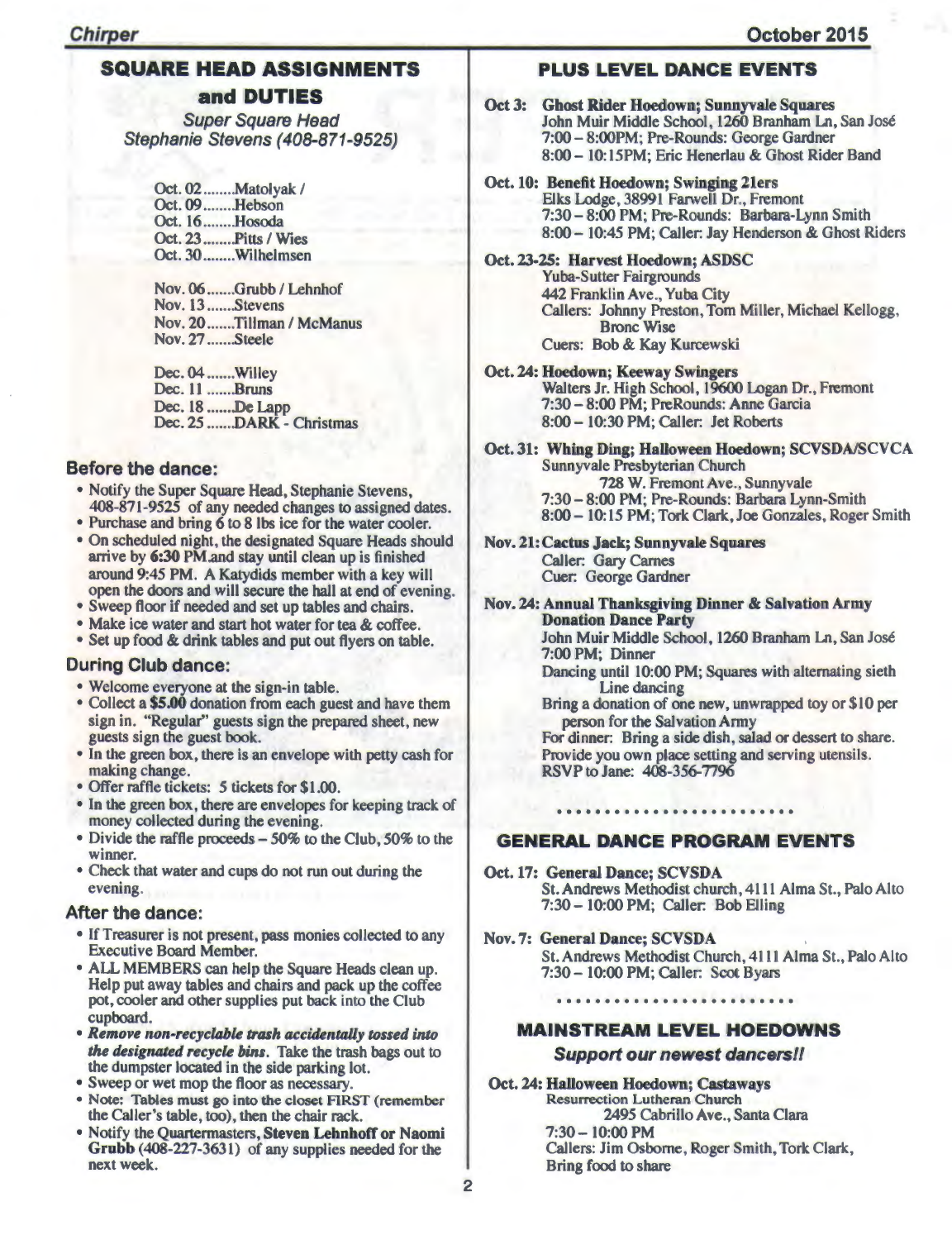## NOTE: Change your Club Roster JANIS PARSON'S CORRECT EMAIL ADDRESS IS:

janisparsons1 @gmail.com

#### **HAPPY BIRTHDAY** I •

| Tillie Tillman Oct. 04   |  |
|--------------------------|--|
| Don VillageOct. 05       |  |
| Val PatersonOct. 07      |  |
| Opal Hebson Oct. 09      |  |
| <b>Bea Clark Oct. 11</b> |  |
| Bobbie Davis Oct. 13     |  |
| Eric Wilhelmsen Oct. 20  |  |
| Gary De LappOct. 31      |  |
|                          |  |

## HEARTS and FLOWERS

With much appreciation, we thank Morris & Louise Hosoda, for their generous donation of a case of computer paper for the printing needs of our Club. THANK YOU!!

. . . . . . . . . . . . . . . . .

ROUND DANCE CLASS

Starts: Nov. 29; \$7.50/person/night

Info: Sue 831-726-7053

Beginning Cha-Cha and Rumba SUNDAYS: Galaxy Rounds & Sunnyvale SQuares Instructors: Phil & Sue Harris and Chuck & Darlyne McDowell Murphy Park Bldg, 250 N. Sunnyvale Ave., Sunnyvale  $5:00 - 7:00$  PM

ed. note: How about some "What I did this summer" or "Where I went on vacation" articles from those who have some interesting stories and/or pictures to share? The next **Chirper** deadline for submissions is Friday, Oct. 30<sup>th</sup>.

## PRESIDENT'S CORNER



Hi Everyone,

Wow, this year is sure going fast! We got back from our trip and had two funerals to go to. A good friend of Maxine's that she was trustee for had died plus Maxine had to come home 2 days early from Alaska because her 96  $\frac{1}{2}$  year old dad wasn't doing well and he died the morning she got home .

I can't believe that it's already October. The Jubilee is in the past now. Several Katydids attended. We thought that it was hot where we dance on Friday but the Jubilee Plus Hall was much hotter and the dancing much faster so we were fading fast! I hope they find an air-conditioned hall for next year.

This past Sunday, 14 Katydids attended a square dance at the Cypress Community Center to wish Happy 100 Years Birthday to Ray Fronce (this proves square dancing is healthy) and also to benefit the Shriners Hospital for Children . It was a great dance and they raised about \$800.00 for the Hospital. Scot Byars was sick so Rich Reel and Jim Osborne called.

We have our Popcorn Mania Night and our Halloween Dance coming up this month. In November, Jacky and Eric will be chairing a Thanksgiving Potluck. Then again in December, they will be chairing a Christmas Potluck. Check the *Chirper* for the dates.

. . . . . . . . . . . . . . . . . .

Lloyd

# SWEETHEART SPECIAL

Hi everyone,

It is time to start thinking of what to bring for the Raffle for our Sweetheart Special Hoedown, As I said last year, I hope you bring items that you would want to win, not items that you want to get rid of. Last year we had items we could not even identify what they were. Let's make them great so all the dancers purchase lots of tickets in hopes of winning something very special. Also, can you bring your items early, please, not the Friday night before the dance *after* we have all the baskets made and Morris has all the sheets ready to list the winning tickets.

So, bottom line, start thinking about what you are going to donate, make it something great that everyone will want to win, and bring it early.

Thanks,<br>Pat Angottí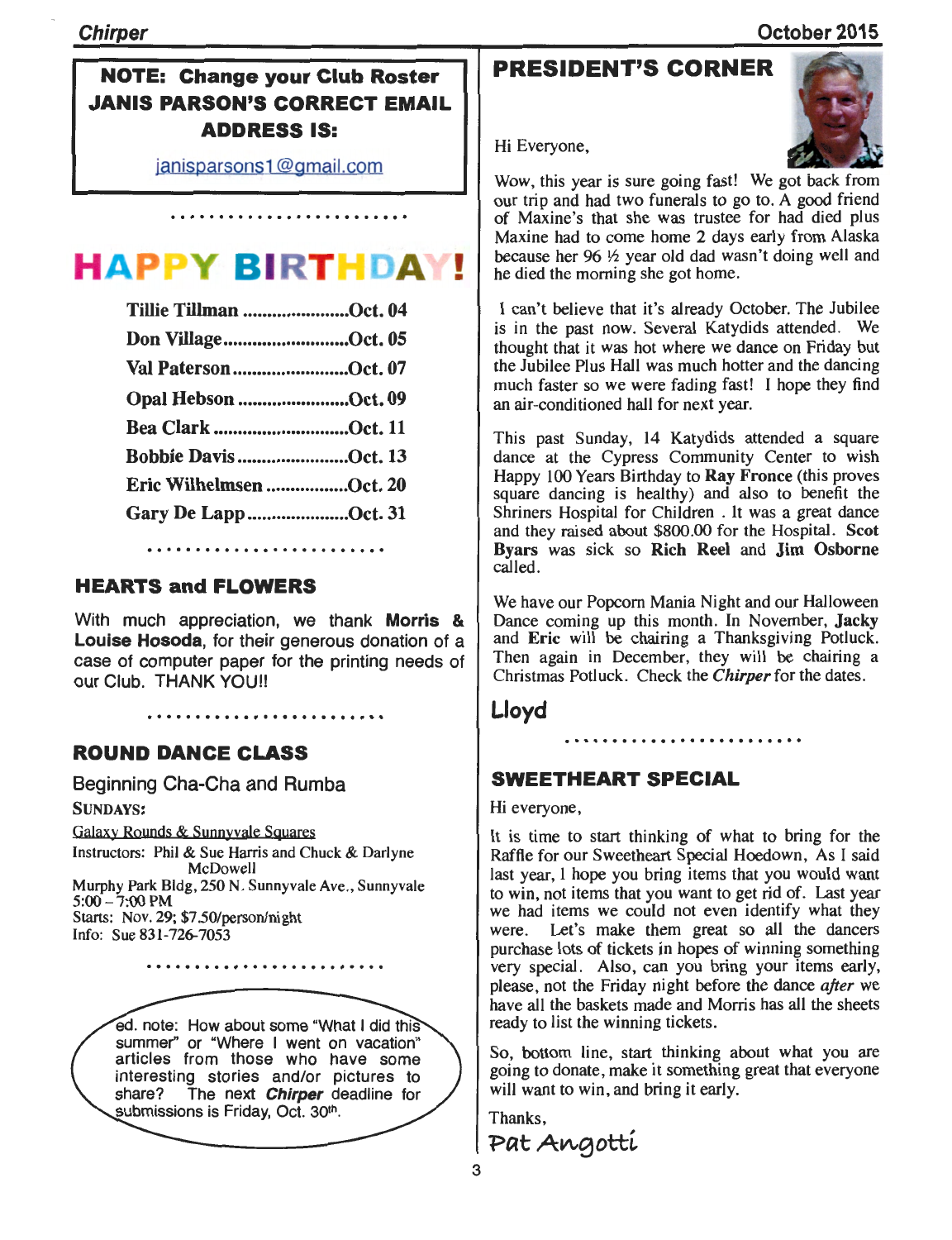## October 2015

## **Chirper**

# *Chirper Chatter ...*

Square Dance Calls Picture Puzzle Time... Last month's answers: #8 - Touch a Quarter  $#9 - Right & Left Thru$ 



#10



#12

Another small world story I hope you will endure with me which involves a Katydone (past members). made my monthly visit to my Urologist's office at El Camino, checked in and sat down, as most people do without looking around to see who is all in the waiting room. Then I heard a voice ring out, "Hey Morris!" I looked and recognized the Katydone couple, Ken & Joyce Hanson. I moved over to the empty chair next to Ken and naturally began talking about square dancing. I brought them up to date on Katydids and they were mildly surprised that I remembered their names. I would have to go with the experts that repetition helps in remembering. In the "old days", I used to do the printing of our *Chirper* (for over 30 years) and maintaining the Katydids roster and mailing labels. So if you can visualize this and see how much exposure I had with member names, you will remember them too (but it is getting more difficult with  $AGE...$  aaagghh!)...

It seems the arthroscopic did not do the job on Janis Parsons knee so she is scheduled to go under the knife on November 30<sup>th</sup> for a knee replacement and her nodancing will be extended to several more months. Good luck, Janis.

One of the Fridays why our caller, Jim Osborne, could not perform his usual fine calling at our dance was because of his wife Joann. She underwent a gall bladder operation on September 15. She is home now recovering nicely...

Joyce Wies, our ceramicist, did not make it official but it appears we will be losing her from Cupertino to the San Ramon area as she is planning to downsize and at the same time be closer to one of her children. She and her late husband. Dave, were members from 1992. Good luck to you, Joyce, we will miss you...

Katydids on-the-go trip are Bob and Opal Hebson to Alaska, Gary and Sue DeLapp to Arizona for two weeks and Parker and Sue Willey in their Airstream somewhere in California...

I am going to talk more about what I have been doing to help fill up this space. About a year ago I had to get I kept the bottom part of the chair: legs, wheels and the middle post with the riser, swivel and tilter and discarded the rest. I noticed recently that my outdoor white plastic lawn chair was stained so bad that I could not restore it to white so I decided, just maybe I can cut the legs off and put it on the old office chair wheels and repaint it black. So I did and here is the result.



Hey! Let's welcome back Char Pitts from her Leave of Absence (LOA) status for couple of months. She will be reactivated for October but will miss the first Friday, Oct. 2...

> Morris Hosoda moho77@gmail.com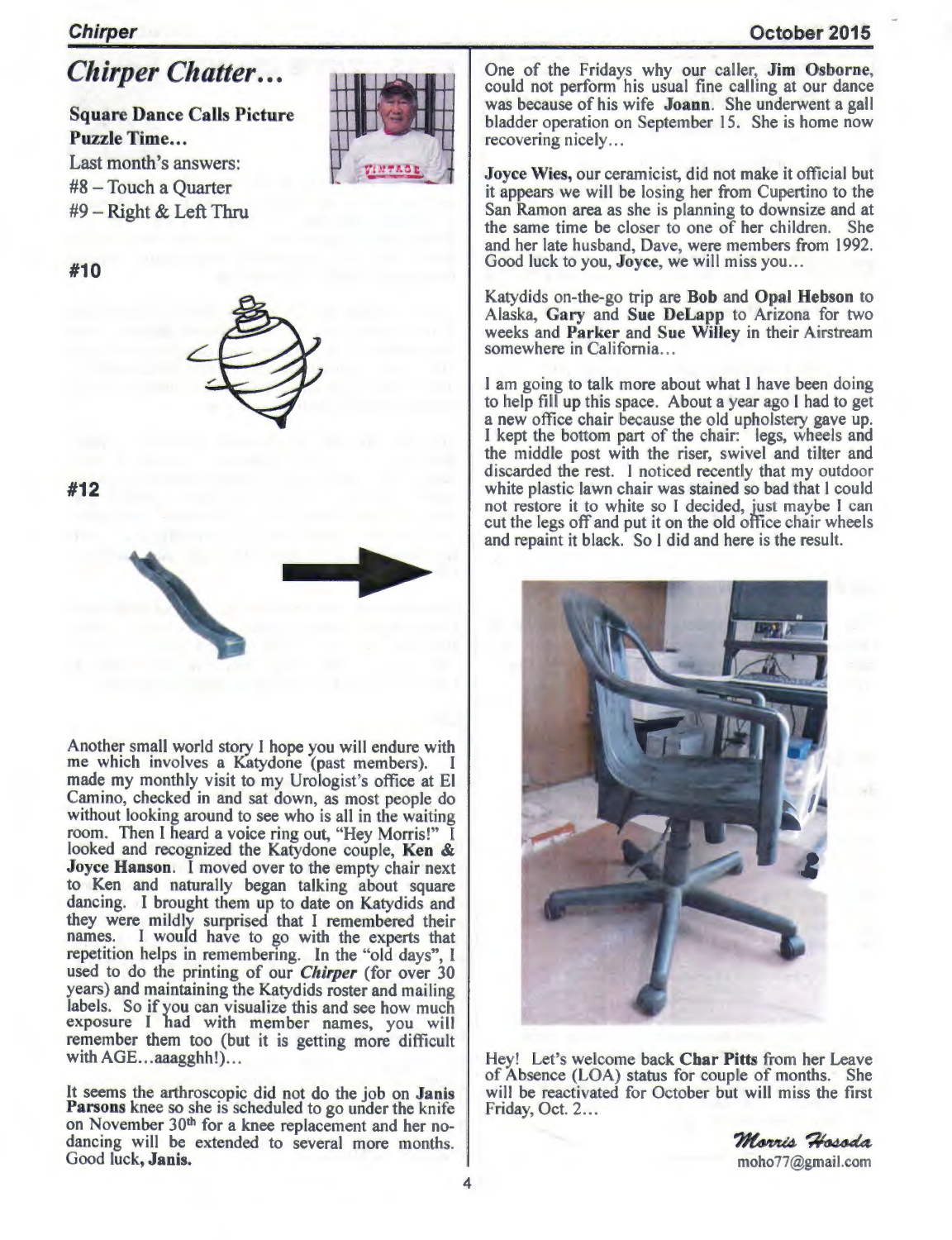**Chirper** 

October 2015

## **KATYDIDS & FRIENDS ABOUT TOWN RAY FRONCE'S 100TH BIRTHDAY PARTY** Saturday, September 26, 2015 **Cypress Community Center**





Ray celebrating with his great granddaughter, and<br>daughter Sherry & Jim Houston (with the camera)

In these two pictures are Katydids and friends: Marlene Thomas, Barbara Johnson, Bill Scharfen, Val Paterson, Roger Smith, Pat Angotti, Doris<br>Smith, Lloyd & Maxine Darknell, Jlm Osborne, Allen Nassau, Gary & Sue<br>De Lapp. Can you spot them?